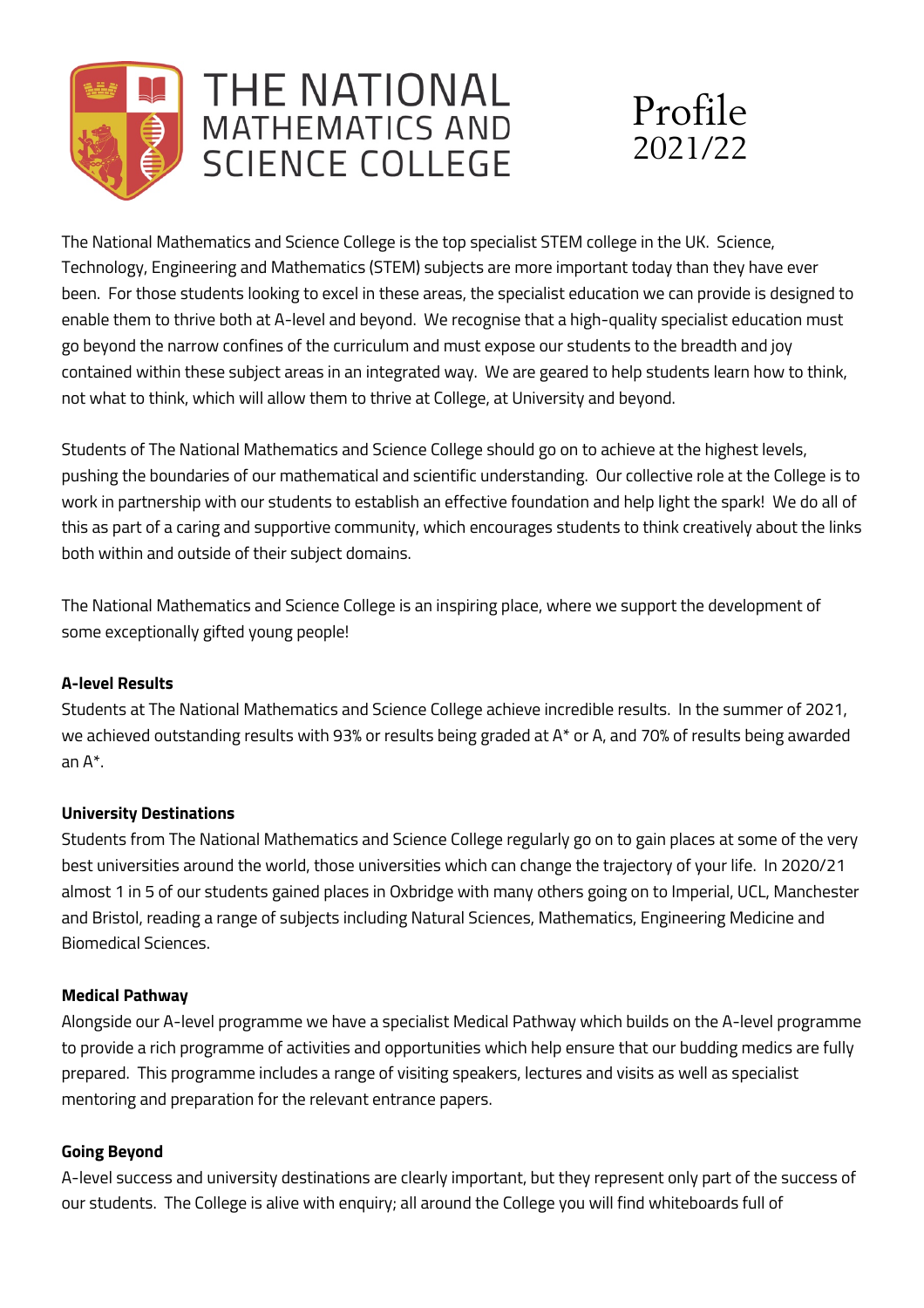challenging questions. Throughout the day, independently or in groups, you will find students working to solve these taxing problems that go beyond the A-level specification.

Through this and the expert teaching they receive, our students go on to achieve outstanding successes in national and international competitions. For two consecutive years our students have represented the UK in International Olympiads, and our students have enjoyed significant success in the Euclid, UKMT Senior Mathematics Challenge, as well as the Biology, Physics, Chemistry, Informatics and Linguistics Olympiads. Students in the College regularly perform in the top 10% of all UK entries in these competitions. Our students achieve more Olympiad success per capita than any other school in the UK.

#### **Boarding Facilities**

Our boarding facilities represent some of the best in the sector. With modern single en-suite rooms and shared communal kitchens, students get to experience some of the feel of university life, whilst having the safety and support provided by our team of excellent boarding staff. The boarding accommodation is right next to the teaching block, making it quick and easy to move between the two, meaning no time is lost travelling. Our boarding community represents an exciting and culturally diverse community. Our smaller size means that it has the feel of a large and caring family where everyone knows everyone else. In addition, every student has membership to a top-quality gym and swimming pool just a couple of minutes' walk from the College.

#### **Pastoral Care**

Our students are supported through a joined up pastoral care programme made up of their College tutors, boarding staff, our professional College Counsellor, all ably led by our Pastoral Co-ordinator. Alongside their academic studies our students also cover key personal areas in our specialist taught PSHE programme.

#### **Beyond the Classroom**

The learning at The National Mathematics and Science College never stops and extends well beyond the classroom door. With a wide range of academic clubs and student-led societies, as well as a large number of masterclasses, trips and visits. Learning is a practical discipline, and so both in and out of the classroom we put a high priority on giving students practical experience wherever possible. It is through this practical work that our students really come to life. They move from being students to scientists in their own right.

#### **Leadership Programme**

So that our students can make a meaningful difference in the world, and put their scientific and mathematical knowledge to use, we also prepare them with the necessary leadership skills. This is done through our in house leadership programme, alongside the Model UN Programme. In addition, we run a bespoke Theatre programme developed for with us by the UK's Belgrade Theatre. These programmes together ensure our students can, not only achieve amazing things with their Mathematics and Science, but that they can effectively communicate that understanding with others as well.

Our philosophy of teaching, our proven latticework of pastoral care, our phenomenal facilities, all help our students to leave their comfort zone. Then, extraordinary things can happen: the rate of progress accelerates dramatically. Here there are no barriers to how far or fast you can progress. We never slow talent down. We are a community of like-minded people, with some of the finest, most successful teachers in the country.